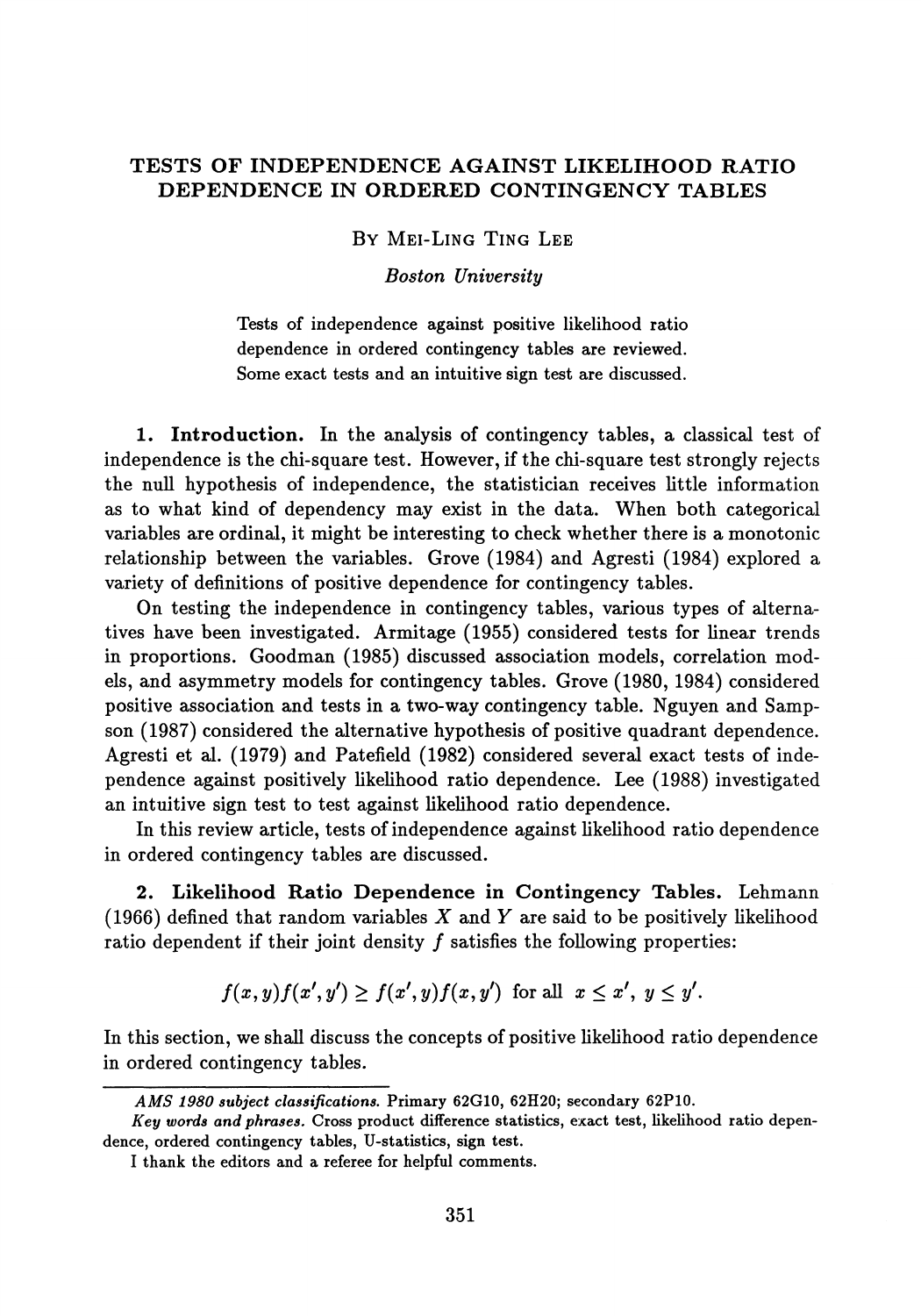Let *X* and *Y* be ordinal categorical random variables such that *X* has values  $x_1 < x_2 < \ldots < x_r$  and *Y* has values  $y_1 < y_2 < \ldots < y_c$ . Consider a random sample  $(X_k, Y_k)$ ,  $1 \leq k \leq N$  of size N. Collect the sample data into an  $r \times c$  $\hbox{contingency table} \ \left(n_{ij}\right) \hbox{ where } \ n_{ij} \hbox{ denotes the number of observations } \left(X_k,Y_k\right)$  ${\rm such\ \ } {\rm that}\ \ X_k \,=\, x_i,\ Y_k \,=\, y_j,\ k \,=\, 1,\ldots N. \ \ \ {\rm Let}\ \ p_{ij} \,=\, P(X \,=\, x_i, Y \,=\, y_j) \, \ {\rm for}\ \,$  $1 \leq i \leq r, 1 \leq j \leq c$ . For any two rows i and k and any two columns j and l, the corresponding odds ratio parameter is given by  $(p_{i,j}p_{k,l})/(p_{i,l}p_{k,j})$ . There are a total of  $rc(r-1)(c-1)/4$  odds ratios formed this way. However, using all the odds ratios is redundant. It can be shown that local odds ratios, formed by using cells in adjacent rows and adjacent columns, determine all possible odds ratios that can be formed from any pairs of rows and any pairs of columns. Therefore, it suffices to work on the  $(r-1)(c-1)$  local odds ratios defined on adjacent rows and columns, namely

$$
\theta^{(i,j)} = (p_{i,j}p_{i+1,j+1})/(p_{i+1,j}p_{i,j+1}) \text{ for } 1 \leq i \leq r-1, 1 \leq j \leq c-1.
$$

For cross-classifications of ordinal variables, positive likelihood ratio dependence corresponds to the property that all local odds ratios are greater or equal than 1. A lot of research has been done based upon the estimated odds-ratio

$$
\hat{\theta}^{(i,j)} = (\hat{p}_{i,j}\hat{p}_{i+1,j+1})/(\hat{p}_{i+1,j}\hat{p}_{i,j+1}),
$$

where  $\hat{p}_{i,j} = n_{ij}/N$  is an unbiased estimator for  $p_{i,j}$ . See Bishop, Fienberg, and Holland (1975) and Agresti (1984) for a review of theories and methods based on odds ratios statistics.

However,  $\theta^{(i,j)}$  may equal to 0 or  $\infty$  if any of the  $n_{ij} = 0$ . One way to get around this is to collapse categories and therefore increase the cell values. But this kind of procedures would sometimes result in wasting information collected from the observed data. To avoid these situations, Lee (1988) investigated the cross product difference parameters. Similarly as in the case of odds-ratios, it can be shown that it suffices to consider only the local cross-product difference parameters  $u^{(i,j)}$ , where

$$
u^{(i,j)} = p_{i,j}p_{i+1,j+1} - p_{i,j+1}p_{i+1,j} \text{ for } 1 \le i \le r-1, 1 \le j \le c-1.
$$

For cross-classification tables, positive likelihood ratio dependence corresponds to the property that all local cross-product differences are greater or equal to 0.

3. Some **Exact Tests.** Patefield (1982) develops exact tests of independence against trends of positive likelihood ratio dependence in *r* x c contingency tables. The exact test was constructed according to procedures outlined by Agresti, Wack erly, and Boyett (1979). This procedure is developed to construct four tests based on differing criteria for measuring departures from  $H_0$  in favor of  $H_1$ , where the null hypothesis is  $H_0: \theta^{(i,j)} = 1$  for all  $1 \le i \le r - 1$ ,  $1 \le j \le c - 1$ , and the alternative hypothesis is  $H_1: \theta^{(i,j)} \geq 1$  for all  $1 \leq i \leq r-1, 1 \leq j \leq c-1$ , with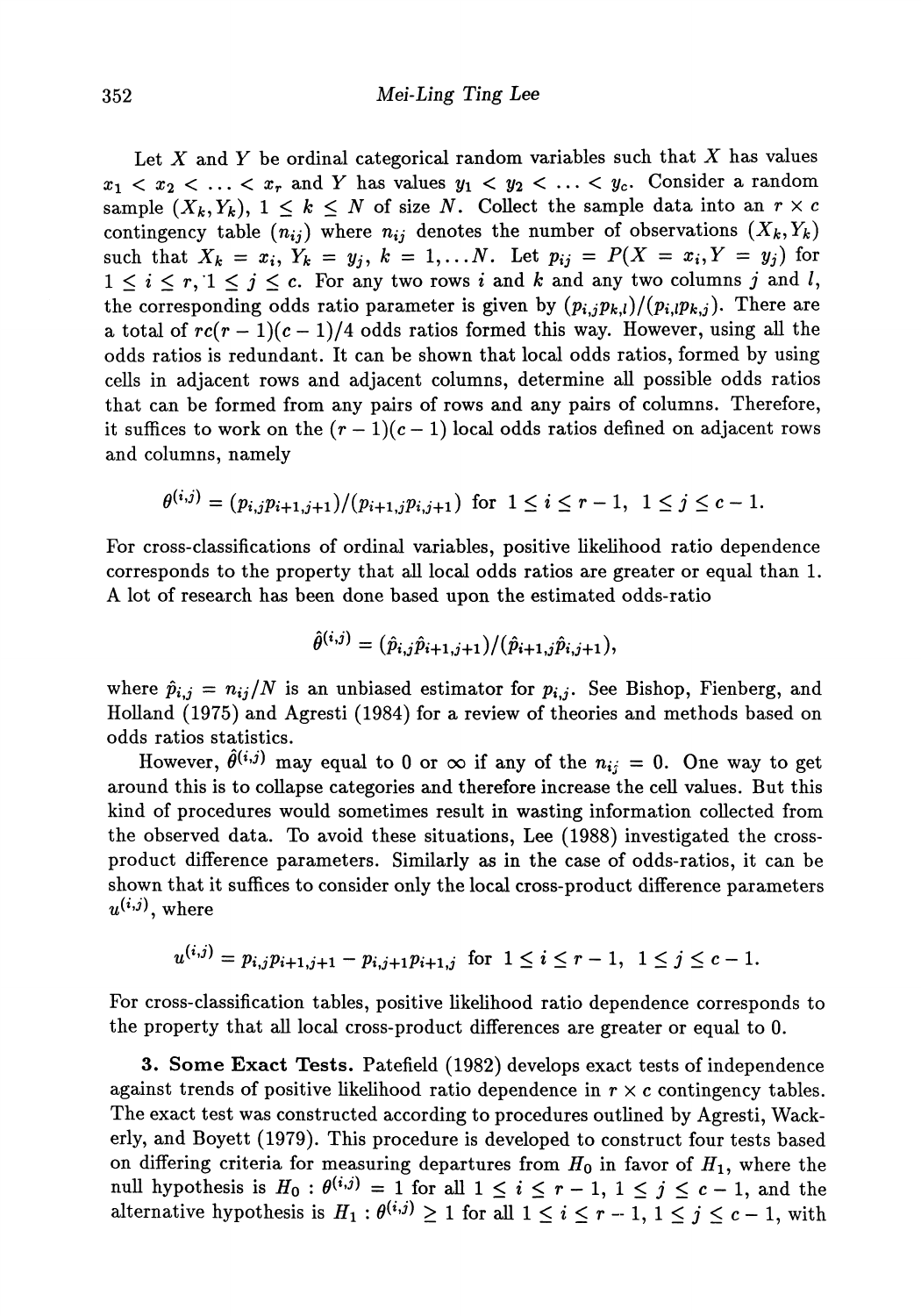strict inequality holding for at least one pair of  $(i, j)$ . The tests Patefield considered are based on: (1) the likelihood ratio, (2) the maximized score correlation, (3) the natural score correlation, and (4) the measure of association proposed by Goodman and Kruskal (1954). For each of the four criteria, the test procedure requires calculation of the appropriate test statistic for each element of the con ditional sample space, i.e. for each table having the same marginal totals as the observed table. Of the four tests Patefield considered, it was concluded that test 2, the maximized score correlation, should be preferred to tests 3 and 4 as it is more flexible and appropriate in practical applications. The statistic of Patefield's test 2 considers the correlation between row and column scores maximized over ordered values of those row and column scores, i.e.

$$
\lambda_2 = \sup_R \left\{ n \cdot \sum_{i=1}^r \sum_{j=1}^c n_{ij} w_i s_j \right\}
$$

where

$$
R = \left\{ w, s : \sum_{i} n_{i.} w_{i} = 0, \sum_{j} n_{.j} s_{j} = 0, \sum_{i} n_{i.} w_{i}^{2} = n_{..}, \sum_{j} n_{.j} s_{j}^{2} = n_{..}, w_{1} \le w_{2} \le w_{r}, s_{1} \le s_{2} \le ... \le s_{c} \right\}
$$

and

$$
n_{i.} = \sum_{j} n_{ij}, \ \ n_{.j} = \sum_{i} n_{ij}, \ \ n_{..} = \sum_{i} \sum_{j} n_{ij}.
$$

Through simulation and Monte Carlo power study, it was shown that test 2 and test 1, the likelihood ratio test, have similar power. Therefore, test 2 should be preferred to test 1, the likelihood ratio test, on the ground of computation feasibility. However, when the sample size is large or when tables have higher dimensions, full enumeration of the conditional sample space is impossible and the random sampling technique is used.

**4. A Sign Test.** In this section, an intuitive sign test is considered to test the hypothesis of  $H_0: u^{(i,j)} = 0$  for all i, j against the alternative hypothesis that  $H_1: u^{(i,j)} \geq 0$  for all  $i, j$  and  $u^{(i,j)} > 0$  for at least one pair of  $(i, j)$ .

Considering

$$
\hat{u}_N^{(i,j)} = \frac{1}{N(N-1)}(n_{i,j}n_{i+1,j+1} - n_{i+1,j}n_{i,j+1})
$$

as an unbiased estimator of the cross-product difference  $u^{(i,j)}$ , Lee (1988) introduced a test statistic as follows. Let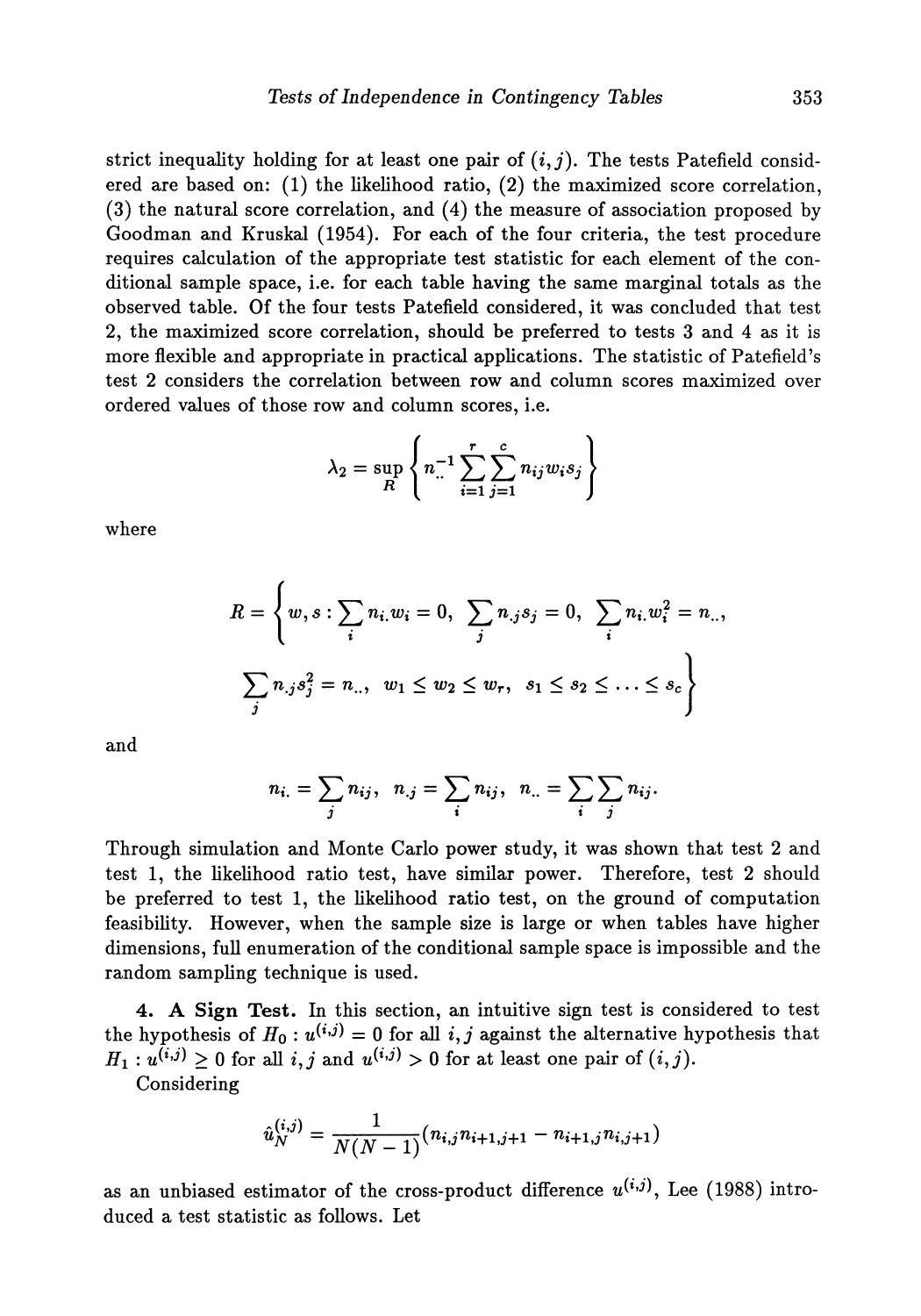$$
S=\sum_{\substack{1\leq i\leq r-1\\1\leq j\leq c-1}}sgn \hat{u}_N^{(i,j)},
$$

where  $sgn x = 1\{x > 0\}$  denote the indicator function for positive values of x. That is, the test statistic S is simply the number of  $2 \times 2$  subtables, formed by adjacent **rows and adjacent columns, such that the corresponding cross product difference** statistic  $\hat{u}_N^{(i, \tilde{j})}$  is positive. Since positive association in many  $2 \times 2$  subtables (i.e. many  $\hat{u}^{(i,j)}_N > 0$ ) will provide strong evidence for the alternative  $H_1$ , one rejects *Ho,* **if the value of** *S* **is sufficiently large.**

**Instead of using the delta method which would lead to lengthy calculations, the method of U statistics can be used to derive the asymptotic distributions of** the  $\hat{u}_N^{(i,j)}$ s. It can be shown that the joint distribution of

$$
\sqrt{N} \{ \hat{u}_N^{(i,j)} - u^{(i,j)}, \ 1 \leq i \leq c-1, \ 1 \leq j \leq r-1 \}
$$

**is asymptotically normal with mean vector zero and variance-covariance matrix**  $4\Sigma$  (see Serfling (1980)), where  $\Sigma = (\sigma_{(i,j)(i',j')})$  is given by

$$
\sigma_{(i,j)(i',j')} = cov(g^{(i,j)}(X_1,Y_1); g^{(i',j')}(X_1,Y_1)), \text{ with }
$$

 $var(g^{(i,j)}) \! = \! (p_{i,j}p_{i+1,j+1}^2 + p_{i+1,j+1}p_{i,j}^2 + p_{i,j+1}p_{i+1,j}^2 + p_{i+1,j}p_{i,j+1}^2)/4 - (u^{(i,j)})^2$  $cov(g^{(i,j)},g^{(i-1,j-1)}) = (p_{i,j}p_{i-1,j-1}p_{i+1,j+1})/4 - u^{(i,j)}u^{(i-1,j-1)}$  $cov(g^{(i,j)}, g^{(i-1,j+1)}) = (p_{i,j+1}p_{i+1,j}p_{i-1,j+2})/4 - u^{(i,j)}u^{(i-1,j+1)}$  $+ p_{i,j} p_{i+1,j+1} p_{i-1,j+1} \rfloor / 4 - u^{(i,j)} u^{(i-1,j)}$  $cov(g^{(i,j)}, g^{(s,t)}) = 0$  for all other  $(s,t)$ .

**To derive the asymptotic null distribution of the test statistic 5, it suffices to** compute the probability  $P(S = m)$  under  $H_0$  for any  $m = 1, 2, \ldots (r-1)(c-1)$ .

$$
P(S = m)
$$
  
=  $\sum_{C_m} P(\hat{u}_N^{(i_1,j_1)} > 0, ..., \hat{u}_N^{(i_m,j_m)} > 0, \hat{u}_N^{(i_{m+1},j_{m+1})} \le 0, ...,$   
 $\hat{u}_N^{(i_{(r-1)(c-1)},j_{(r-1)(c-1)})} \le 0$ )

where  $\sum_{C_{\bm{m}}}$  denotes summation over all possible combinations of  $m$  distinct ele  $\text{ments } \{(i_1,j_1),\ldots,(i_m,j_m)\} \text{ from } \{(1,1),\ldots,(r-1,c-1)\} \text{ and where } \{ (i_{m+1},j_{m+1}),$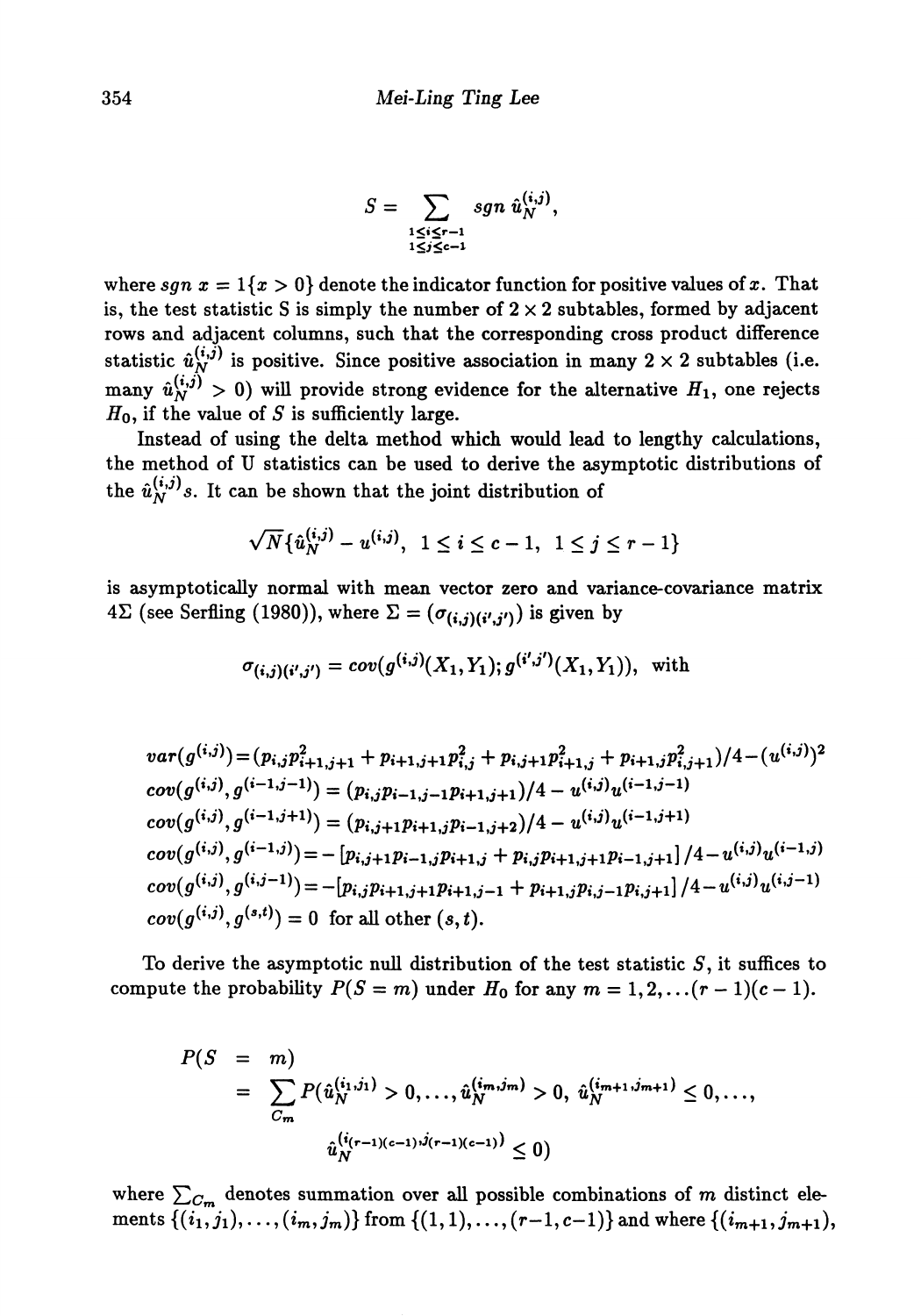$\ldots, (i_{(r-1)(c-1)}, j_{(r-1)(c-1)})\}$  is its complementary set. It can be shown that  $P(S = m)$  converges to a sum of integrals of a multivariate normal over certain quadrants.

Since this is essentially a test based on signs, it is not very powerful for  $2 \times 2$ tables. The proposed sign test is not recommended for  $2 \times 2$  tables. For the case of  $(r-1)(c-1) = 2$ , that is, for  $3 \times 2$  (or  $2 \times 3$ ) tables, explicit formulas for  $P(S = m)$ can be derived.

EXAMPLE 4.1:  $3 \times 2$  tables. In this case, the *U*-statistic considered has values in a two-dimensional space. It is known that the mass attributed to the positive quadrant by a standard bivariate normal random vector with correlation coeffi cient  $\rho$  is given by  $1/4 + (\arcsin \rho)/2\pi$ , (see Johnson and Kotz (1976)), and this probability is invariant under the scale transformation.

Therefore,

$$
P(S = 2) = P(\hat{u}_N^{(1,1)} > 0, \ \hat{u}_N^{(2,1)} > 0)
$$
  
=  $\frac{1}{4} + \frac{1}{2\pi} \arcsin\left(-1(1 + \frac{p_{2}}{p_{1}.p_{3.}})^{-\frac{1}{2}}\right),$   

$$
P(S = 1) = 1 - 2P(S = 2),
$$
  

$$
P(S = 0) = P(\hat{u}_N^{(1,1)} \le 0, \ \hat{u}_N^{(2,1)} \le 0) = P(S = 2).
$$

Consider the following  $3 \times 2$  table from the sample.

|                | Y1 | $y_2$ | $_{\rm total}$ |
|----------------|----|-------|----------------|
| $x_1$          | 23 | 13    | 36             |
| $x_2$          | 1  | 1     | 2              |
| $x_2$          | 20 | 31    | 51             |
|                |    |       |                |
| $_{\rm total}$ | 44 | 45    | 89             |

The test statistic S is equal to 2. The proposed test of independence has a sig nificance level of 0.048. In this case a chi-square test has a significance level of 0.077.

For higher dimensional tables, one may use Monte Carlo methods to evaluate multivariate normal orthant probabilities and then compute the asymptotic null distribution if the table dimensions satisfy the condition that  $(r-1)(c-1) \leq 20$ . An efficient evaluation method is given by Evans and Schwartz (1986). Note that unlike the exact test procedures, the proposed sign test has the advantage that increasing sample sizes will not add difficulties to the computation of the null distribution. Hence the proposed sign test procedure is more appropriate for tables with large sample sizes.

EXAMPLE 4.2: Monte Carlo Simulations for Higher Dimensional Tables. Con sider the following data set referred to by Kasser and Bruce (1969), BMDP (1979), and Nguyen and Sampson (1987).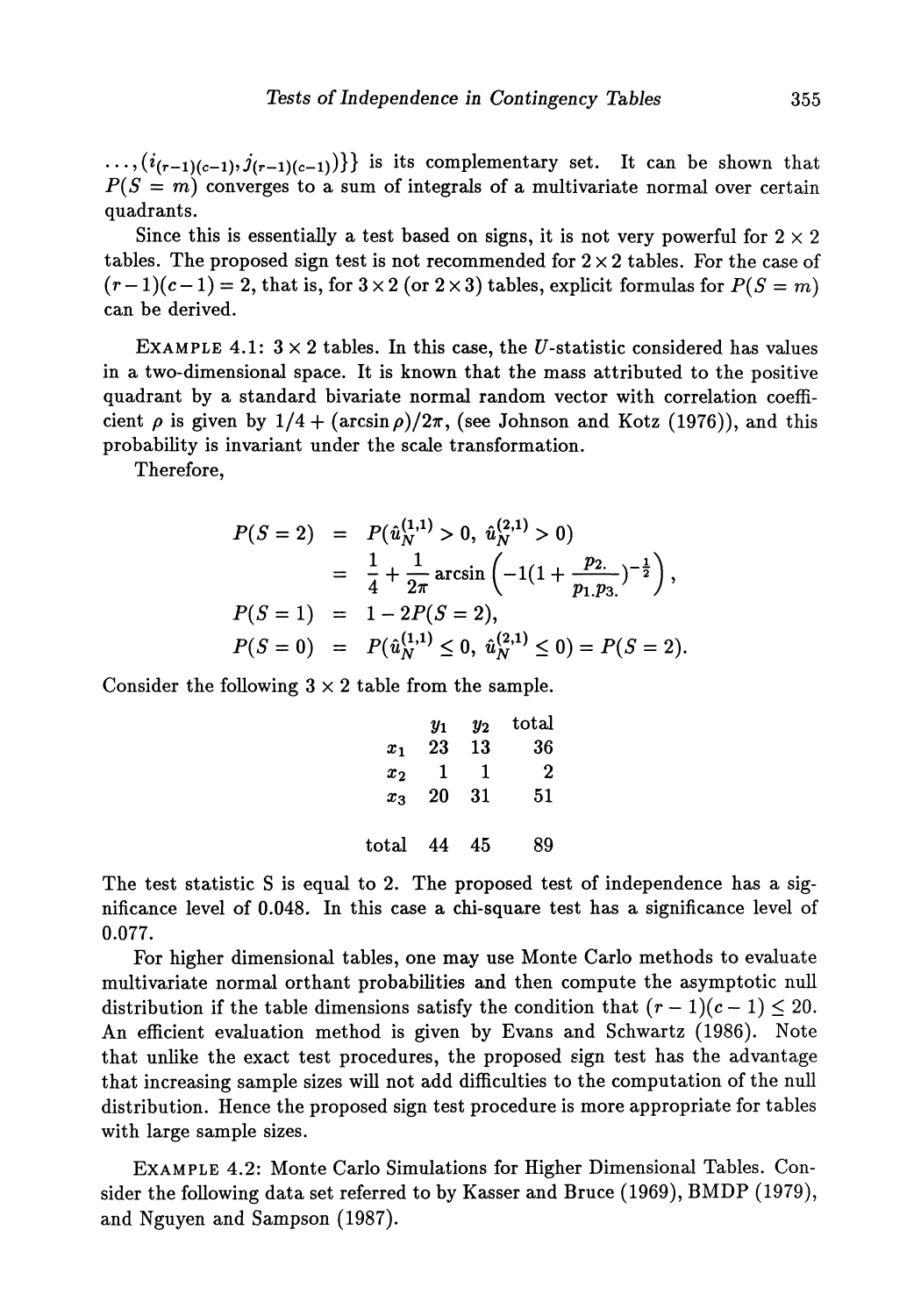# Coronary Function and Activity for Patients Under Age 51

## Functional Class

| Active  | None or<br>Minimal | Moderate Severe |                  | Total |
|---------|--------------------|-----------------|------------------|-------|
| Very    | 4                  | 2               |                  | 6     |
| Normal  | 8                  | 14              | $\boldsymbol{2}$ | 24    |
| Limited |                    | 2               | 4                |       |
| Total   | 13                 | 18              | հ                | 37    |

In this example the test statistic S is equal to 4. Using the Monte Carlo simulation method derived by Evans and Schwartz (1986), based on a sample of 10,000, the estimated level of significance is equal to 0.028492 with a standard error of 0.0000534. A chi-square test has a significance level of 0.011.

5. Discussion. For each exact test reviewed in Section 3, the test procedure requires calculation of the corresponding test statistic for each element of the conditional sample space, i.e. for each table having the same marginal totals as the observed tables. This kind of approach is feasible for small tables with small sample sizes, but when the sample size is large or when the table has much higher dimensions, full enumeration of the conditional sample space is impossible. See Gail and Mantel (1977) for an approximation of the number of  $r \times c$  contingency tables with fixed marginals.

The sign test discussed in Section 4 does not have this restriction as it does not depend on the conditional sample space of tables having fixed marginals. The simulation method used for evaluation of the null distribution of the sign test for high dimensional tables is relatively efficient. See Evans and Schwartz (1986) for a discussion of the efficiency of the simulation method for evaluating the orthant probability of a multivariate normal distribution. Comparisons of the sign test with likelihood ratio tests using Goodman's association models are being considered. The comparison results will be discussed in another paper.

### REFERENCES

AGRESTI, A. (1984). *Analysis of Ordinal Categorical Data.* John Wiley, New York.

- AGRESTI, A., WACKERLY, D., and BOYETT, J. (1979). Exact conditional tests for cross classifications, approximation of attained significance levels. *Psychometrika* 44 75-83.
- ARMITAGE, P. (1955). Tests for linear trends in proportions and frequencies. *Biometrics* 11 375-386.
- BISHOP, Y.M.M., FIENBERG, S.E., and HOLLAND, P.W. (1975). *Discrete Multivariate Analysis.* The MIT Press, Cambridge.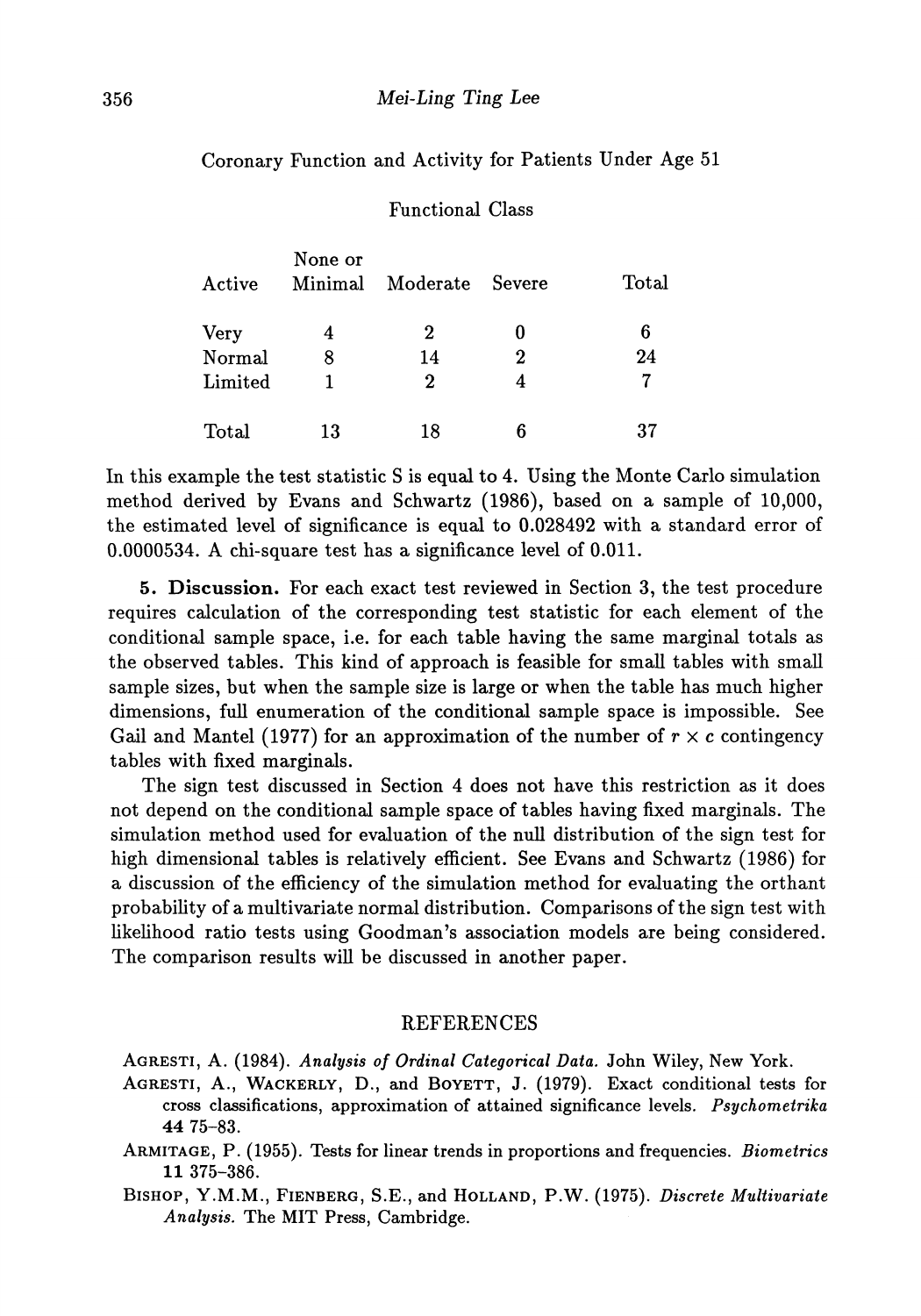- EVANS, M. and SWARTZ, T. (1986). Monte Carlo computation of some multivariate normal probabilities. Technical Report No. 7, University of Toronto, Toronto, Canada.
- GAIL, M. and MANTEL, N. (1977). Counting the number of  $r \times c$  tables with fixed marginals. *J. Amer. Statist. Assoc.* **72** 859-862.
- GOODMAN, L.A. (1985). The analysis of cross-classified data having ordered and/or unordered categories. *Ann. Statist.* 13 No. 1, 10-69.
- GOODMAN, L.A. and KRUSKAL, W.H. (1954). Measures of association for cross classi fications. *J. Amer. Statist. Assoc.* 49 732-764.
- GROVE, D.M. (1980). A test of independence against a class of ordered alternatives in a 2 x c contingency table. *J. Amer. Statist. Assoc.* 75 454-459.
- GROVE, D.M. (1984). Positive association in a two-way contingency table: Likelihood ratio tests. *Comm. Stat- Theor. Math.* 13 931-945.
- JOHNSON, N.L. and KOTZ, S. (1976). *Distributions in Statistics, Continuous Multivariate Distributions.* John Wiley, New york.
- LEE, M.-L.T. (1988). Some cross-product difference statistics and a test for trends in ordered contingency tables. *Statist, and Prob. Letters 7* 41-46.
- LEHMANN, E.L. (1966). Some concepts of dependence. *Ann. Math. Statist.* 37 1137 1153.
- NGUYEN, T.T. and SAMPSON, A.R. (1987). Testing for positive quadrant dependence in ordinal contingency tables. *Naval Res. Logist. Quar.* 34 859-877.
- KASSER, I. and BRUCE, R.A. (1969). Comparative effects of aging and coronary heart diseases and submaximal and maximal exercise. *Circulation* 39 759-774.
- PATEFIELD, W.M. (1982). Exact tests for trends in ordered contingency tables. *Appl. Statist.* 31 No. 1, 32-43.
- SERFLING, R.J. (1980). *Approximation Theorems of Mathematical Statistics.* John Wiley, New York.

DEPARTMENT OF MATHEMATICS BOSTON UNIVERSITY 111 CUMMINGTON STREET BOSTON, MA 02215